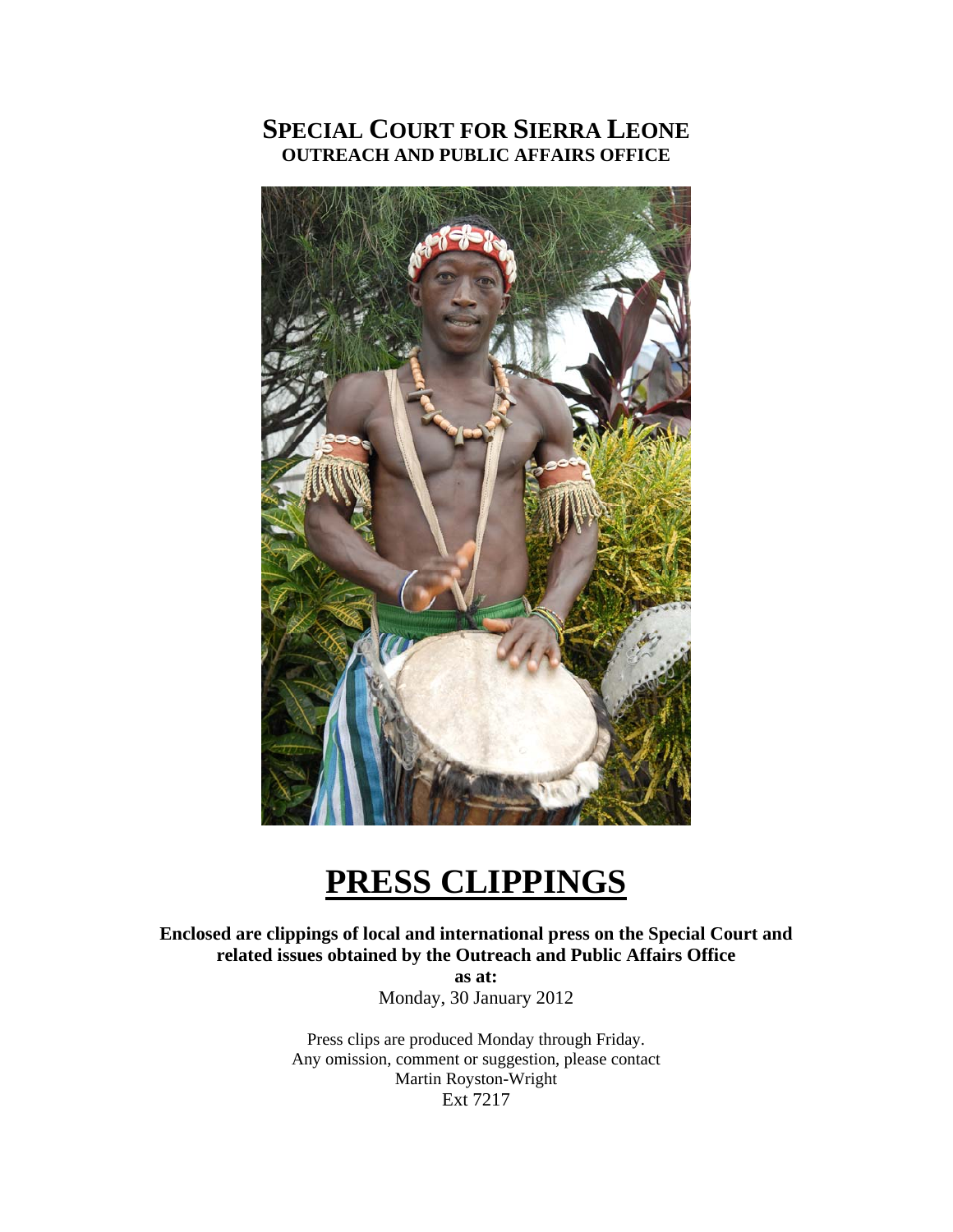| <b>International News</b>                                                          |             |
|------------------------------------------------------------------------------------|-------------|
| Charles Taylor, Former Liberian President, Not a CIA Agent After All / Global Post | Page 3      |
| Charles Taylor Doubled as a US Spy? / Daily Nation                                 | Pages 4-6   |
| US Newspaper Backpedals on Taylor Spy Claim / Daily Nation                         | Pages 7-8   |
| US Newspaper Retracts Charles Taylor-CIA Claim / AFP                               | Page 9      |
| U.S. Culpable in African Atrocities / The Bellingham Herald                        | Page 10     |
| African Dictators: Can't Run, Can't Hide! / Nazret.com                             | Pages 11-14 |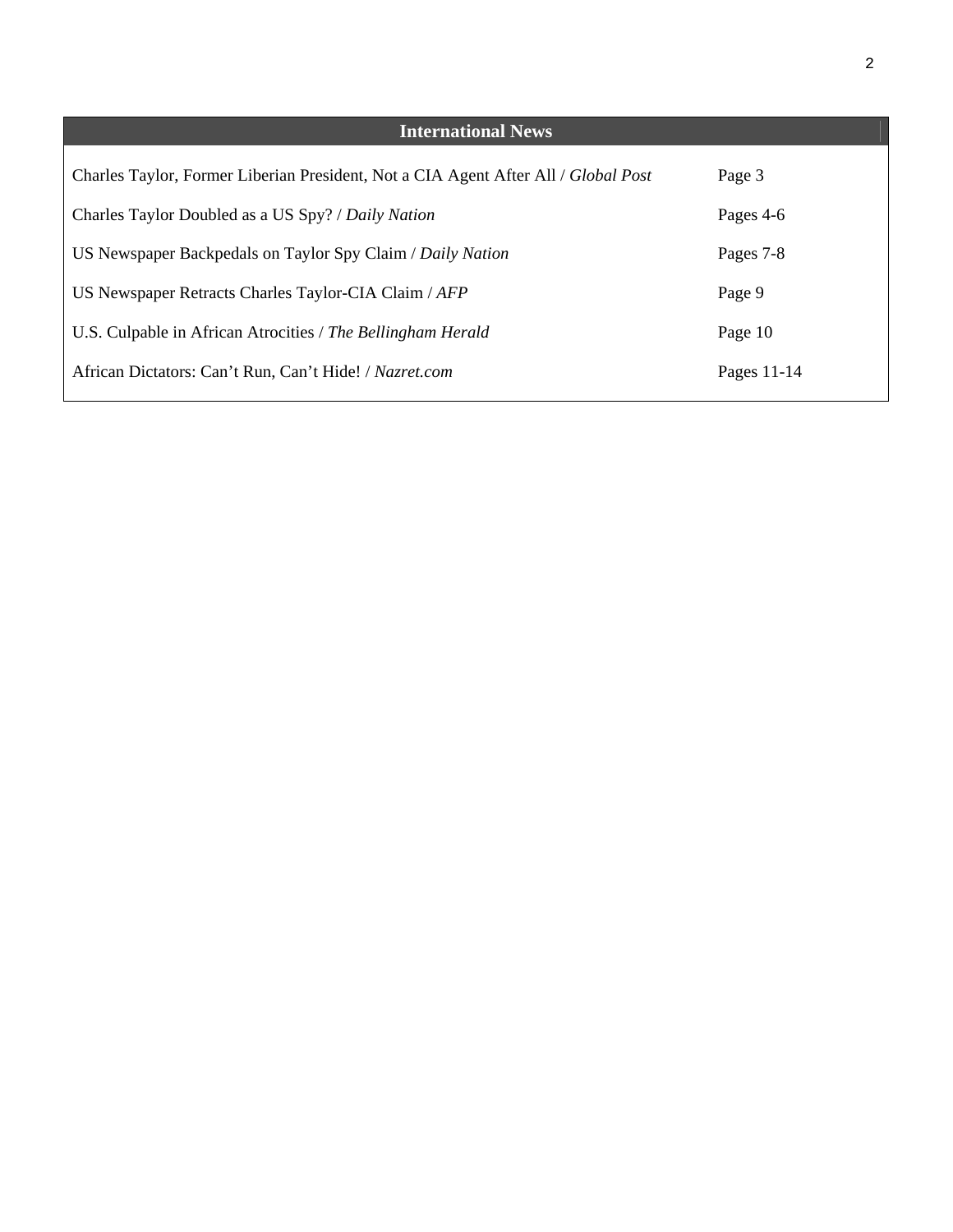# Global Post (Kenya)

Friday, 27 January 2012 http://www.globalpost.com/dispatches/globalpost-blogs/africa-emerges/charles-taylor-former-liberianpresident-not-cia-agent

### **Charles Taylor, former Liberian president, not a CIA agent after all**

Boston Globe admits its claim that Charles Taylor was a CIA spy lacked evidence.

NAIROBI, Kenya — The Boston Globe has all but retracted its recent story alleging that former Liberian President Charles Taylor had worked for the CIA.

Taylor's lawyer Courteney Griffiths had responded angrily — and threatened legal action — on behalf of his client who denies the allegation.

More from GlobalPost: Did Charles Taylor work for the CIA?

This week the Globe published a correction saying it "drew unsupported conclusions and significantly overstepped available evidence when it described former Liberia President Charles Taylor as having worked with US spy agencies as a 'sought-after source.'"

Before getting too carried away it's important to remember that Taylor may not have been a spook, but he still stands accused of some heinous war crimes committed in Sierra Leone. The trial in The Hague continues.

A video of Charles Taylor on trial at the Hague: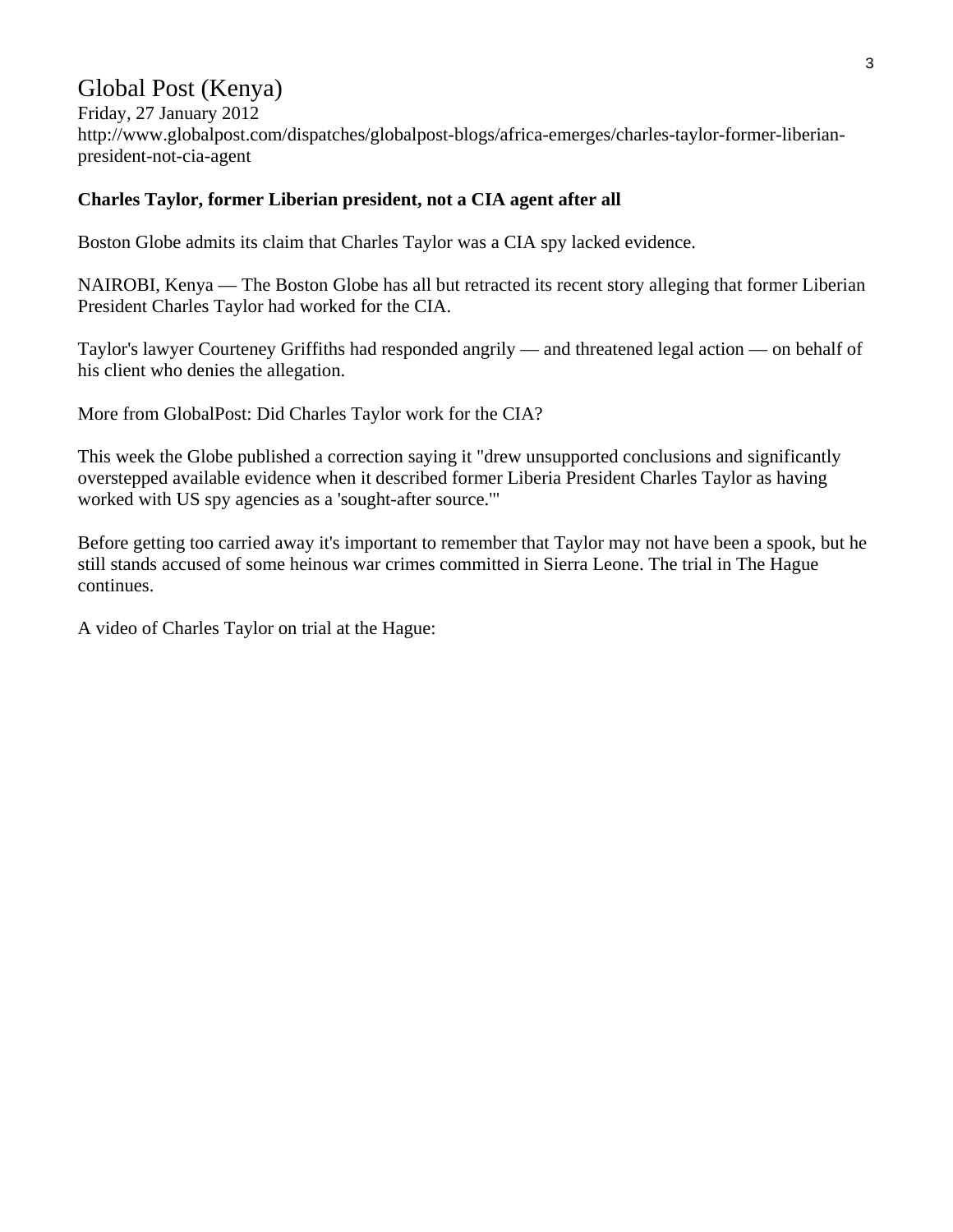### Daily Nation (Kenya) Friday, 27 January 2012

### **Charles Taylor doubled as a US spy?**



Charles Taylor is cooling his 64-year old heels at The Hague awaiting a verdict on charges of war crimes and crimes against humanity.

The former Liberian president wears the dubious badge of being the first African head of state to be hauled before the International Criminal Court.

He faces a life in the coolers if found guilty this April. Taylor pleaded not guilty to 11 charges of murder, rape and deploying child soldier during the Sierra Leone civil war.

He also allegedly helped rebels in exchange for looted "blood diamonds."

But recent reports by the Boston Globe newspaper are that the father of Chuckie Taylor doubled as a spy for the Central Intelligence Agency (CIA).

How did the confessions emerge after quarter century? Well, in 2006, the Boston Globe newspaper filed a request under the Freedom of Information Act for information of persistent allegations that Taylor worked for the CIA.

His brief was to gather intelligence on the late Libyan strongman Muammar Gaddafi, specifically, his role in the 1988 terrorist bombing of Pan Am flight 103 over Lockerbie in Scotland, his sponsorship of guerrillas across Africa, and the broader issues of Russian activities and arms trade in the continent.

Responding to the Globe request, The Defence Intelligence Agency, the spy arm of the Pentagon confirmed that Taylor worked closely with CIA agents in the early 1980s.

That was all. Any further information would "harm national security." But details of his involvement with the CIA emerged during his war crimes trial in 2009 when he testified how intelligence agents helped him and four others escape jail in 1985.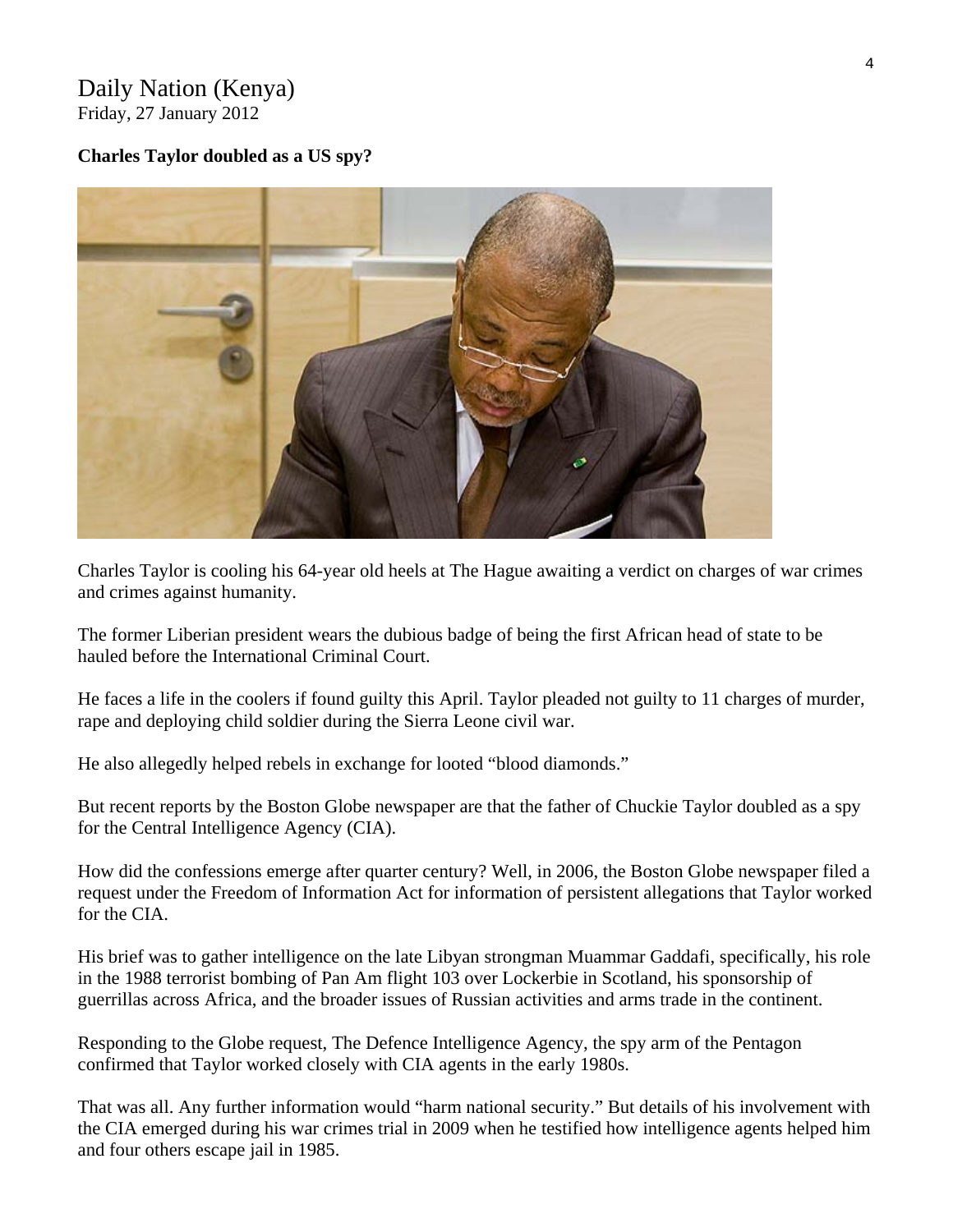Taylor had fled Liberia to the US after embezzling close to \$1 million in 1983 when he was the head of the General Service Agency for Liberia that handled procurement for the government of President Samuel Doe.

Taylor stashed his loot in a US bank. And fled. Doe sacked him, and requested the American government to extradite Taylor who argued he would be assassinated if he was condemned to a one-way ticket to face embezzlement charges in Liberia.

Taylor preferred to fight the extradition in the safety of an American jail.

And the Plymouth House Correctional facility in Boston it was, where he and four other escapees sawed through window grills of an unused laundry room, tied bed sheets together and slid down.

They then climbed off the wall of the maximum-security prison, and on to freedom.

Prince Yormie Johnson, who captured and executed Doe in 1990 told Liberia's Truth and Reconciliation Commission in 2008 that Taylor was released to topple the regime of Samuel Doe.

In his 2009 testimony at The Hague, Taylor repeated as much, saying intelligence agents helped him.

After the escape-by-sheet, he recruited 168 men and women and inducted into the National Patriotic Front for Liberia (NPFL) and trained them as guerillas in Libya and on to Liberia where he became a warlord.

The one time husband of Jewel Taylor was Liberia's President from 1997 to 2003, when he resigned and fled to Nigeria after Special Court for Sierra Leone indicted him for war crimes.

He was captured three years later and handed over to the United Nations Mission in Liberia.

But Taylor, through his Jamaican-born lawyer Courtenay Griffiths, denied he worked as a spy "in his personal capacity" and plans to sue the Boston Globe over the revelations that are mere "speculation."

"Such unsubstantial insinuations are distasteful and insulting and amount to the character assassination of someone who is a revolutionary and Pan-Africanist" Griffiths said in a statement published by Liberia's New Dawn newspaper.

But Taylor acknowledged that Liberian Security Agencies and National Patriot Party worked with the CIA.

Griffiths is demanding for all the correspondence between the Globe and the Pentagon over Taylor's role as a spy and questions the timing of the revelation when his client's verdict is nigh.

Whichever way the case goes, it is not the first time Western intelligence agencies are using spies who were common currency during the height of the Cold War, sometimes with political ramifications.

Take John Dennis Profumo. As Kenya prepared for her independence, Britain's Secretary of State for War was girding his loins with a hooker, Christine Keeler.

The "Profumo Affair" became a national security issue when it emerged that the showgirl at a cabaret club was shuttling between Profumo, M15 spy chief Sir Roger Hollis, Sir Anthony Blunt, the curator of the queen's artwork… and Eugene Ivanov-the naval attaché at the Soviet embassy-where it had all been planned at the height of the Cuban Missile Crisis- that pitted the Soviet's and Cubans against the US after America's failure to overthrow Fidel Castro.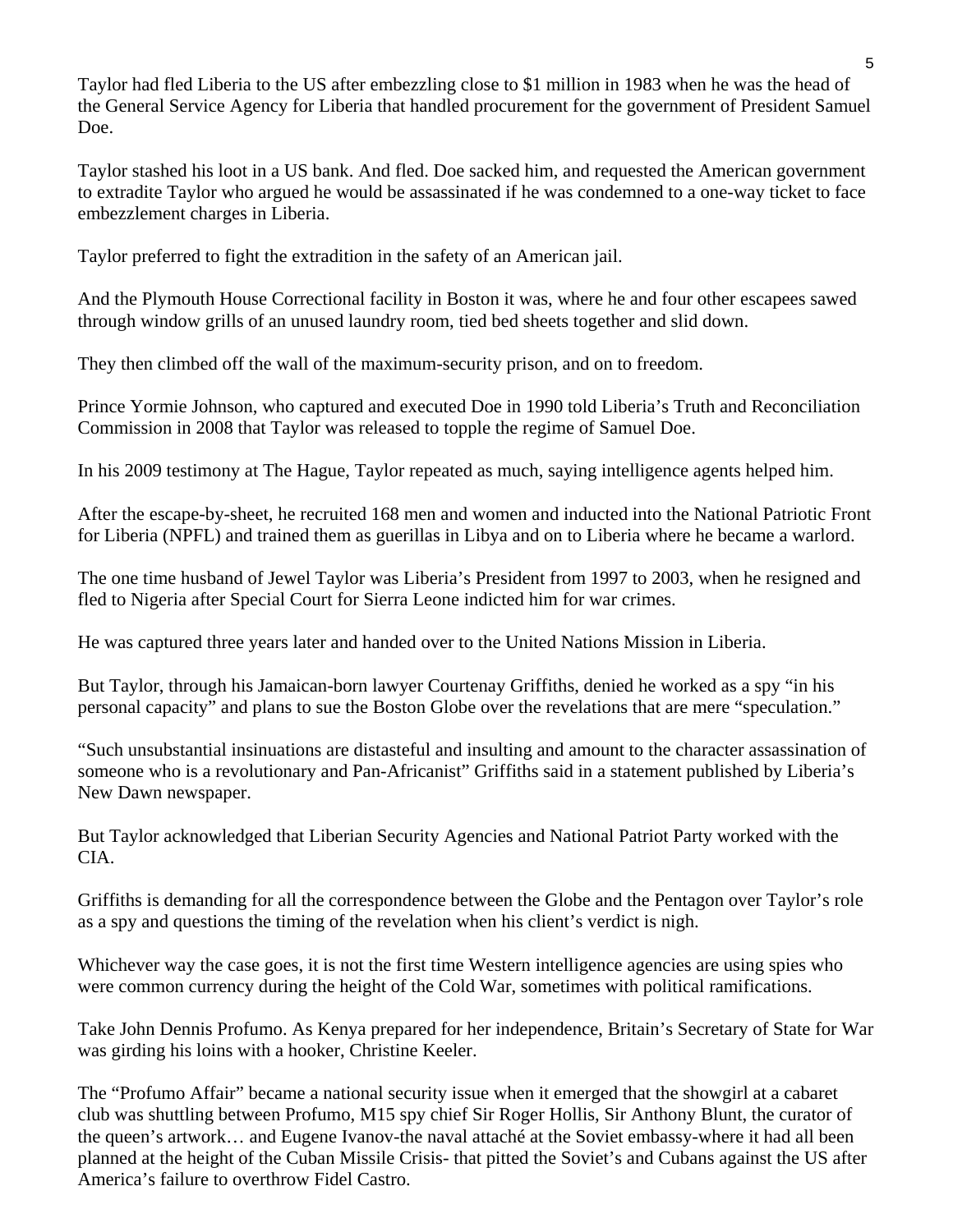In her 2001 bio, The Truth at Last: My Story, Keeler's brief from Ivanov was to find out when American nuclear missiles would be taken to the then West Germany.

Keeler had affairs with two other men who were killed by Soviet agents leading the press to investigate her.

The ensuing scandal that was uncovered brought down the government of Prime Minister Harold McMillan in 1963.

For the Soviets, the US and other European countries eyeing a foothold on African affairs and resources, spies came in handy.

And is now well documented, the Kenyatta administration had its own inside government in the name of Bruce Mackenzie.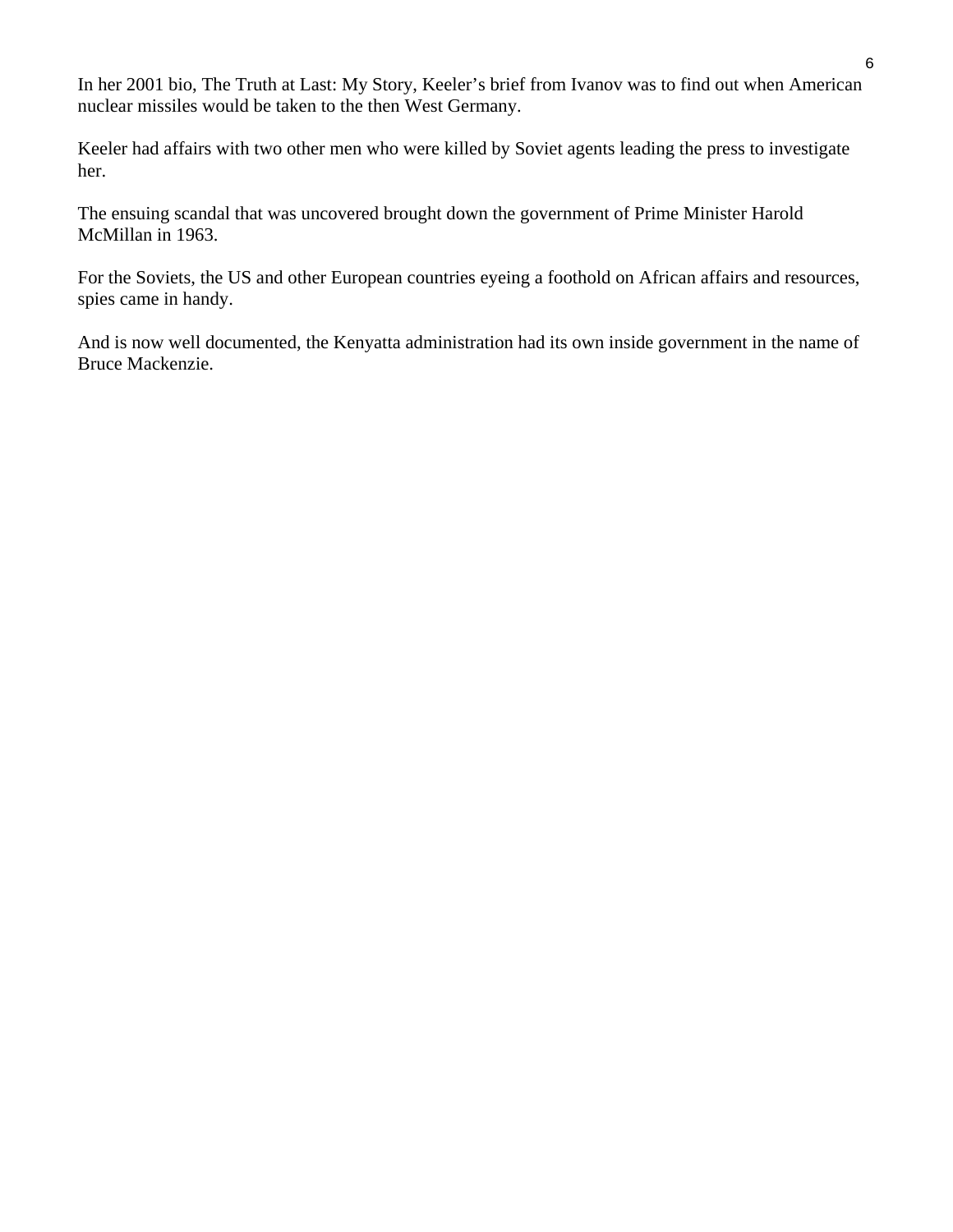## Daily Nation (Kenya) Monday, 30 January 2012

### **US newspaper backpedals on Taylor spy claim**



By TAMBA MATTHEW NATION CORRESPONDENT Posted Sunday, January 29 2012 at 18:58

### DAKAR, Sunday

The publishers and editors of the Globe newspaper in Boston have retracted the story carried last week linking Charles Taylor the former Liberian president to spying for US.

The report had claimed that Taylor, the first African head of state to be prosecuted for war crimes by an international tribunal, had a years-long relationship with the US spy agency. The Globe said its report was based on information uncovered through a freedom of information request to the Central Intelligence Agency.

However, in a lengthy correction, the Globe said the front-page story "should not have run in this form."

The newspaper said it had drawn unsupported conclusions and significantly overstepped available evidence when it described former Liberia president Charles Taylor as having worked with US spy agencies.

The story had claimed that the CIA "confirmed its agents and CIA agents worked with Taylor beginning in the early 1980s."

However, in its correction, the daily said "the agency offered no such confirmation."

Nevertheless, "there has long been speculation that Taylor had such a role," the Globe added.

In a letter sent to Mr Taylor's legal counsel, the publishers and editors of the Globe said the story was "not based on adequate reporting and drew unsupported conclusions."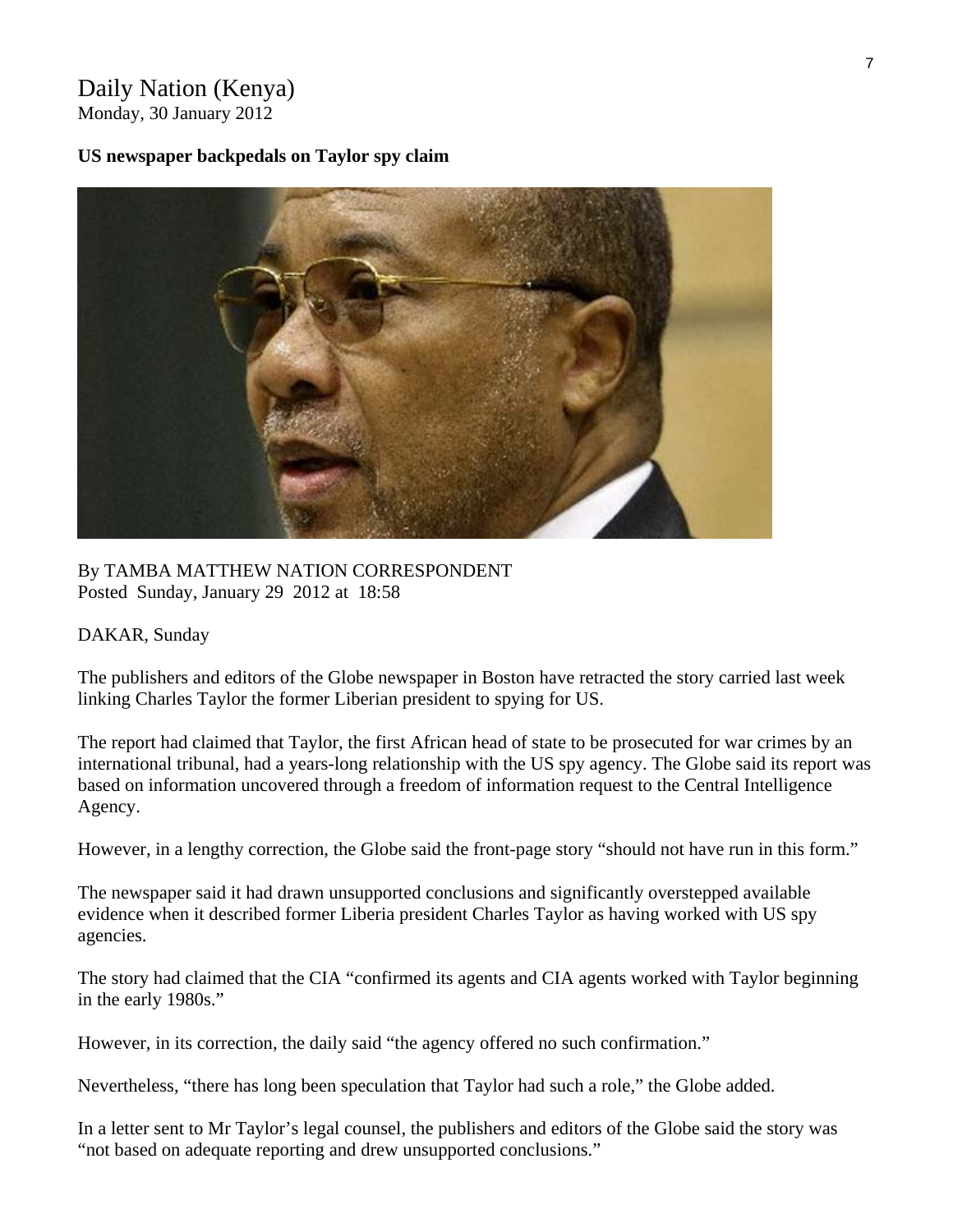The reaction came from Mr David McCraw, the Vice President and Assistant General Counsel of the Globe which also belongs to the New York Times Company and the newspaper's editor Mr Martin Baron, a Liberian newspaper reported.

The letter from the publishers further explained the article "significantly over stepped available evidence" when it described Mr Taylor as having worked with US spy agencies as a "sought after source".

The reaction ostensibly stems from a threat by Mr Taylor to sue the newspaper and use American lawyers following the startling revelation on January 17, 2012.

Mr McCraw said he discovered the flaw after a careful review of the article and its sources especially the part noting that the US Defence department failed to provide further comments on the revelation citing security reasons.

In the initial report, the Globe article reporter explained that its source revealed the information in keeping the Freedom of Information Act and after six years of waiting.

But in Mr Taylor's reaction after the publication, he acknowledged that Liberian government security agencies as well as his National Patriotic Party of Liberia had associated with the US spy agencies but not himself "personally".

Meanwhile, it is expected that Courtenay Griffiths, who is Mr. Taylor's lead counsel, will proceed with a settled negation of the matter while his clients awaits the UN-backed Special Court's judgment in his trial for alleged war crimes and crimes against humanity.

The former Liberian president is awaiting the verdict in his war crimes trial at the Special Court for Sierra Leone in The Netherlands.

He is accused on 11 counts of war crimes and crimes against humanity on claims that he armed Sierra Leone's Revolutionary United Front (RUF) in exchange for illegally mined, so-called "blood diamonds."

The Sierra Leone civil war claimed some 120,000 lives in the 10 years to 2001, with RUF rebels, described by the prosecution as Taylor's "surrogate army," mutilating thousands of civilians by hacking off their limbs.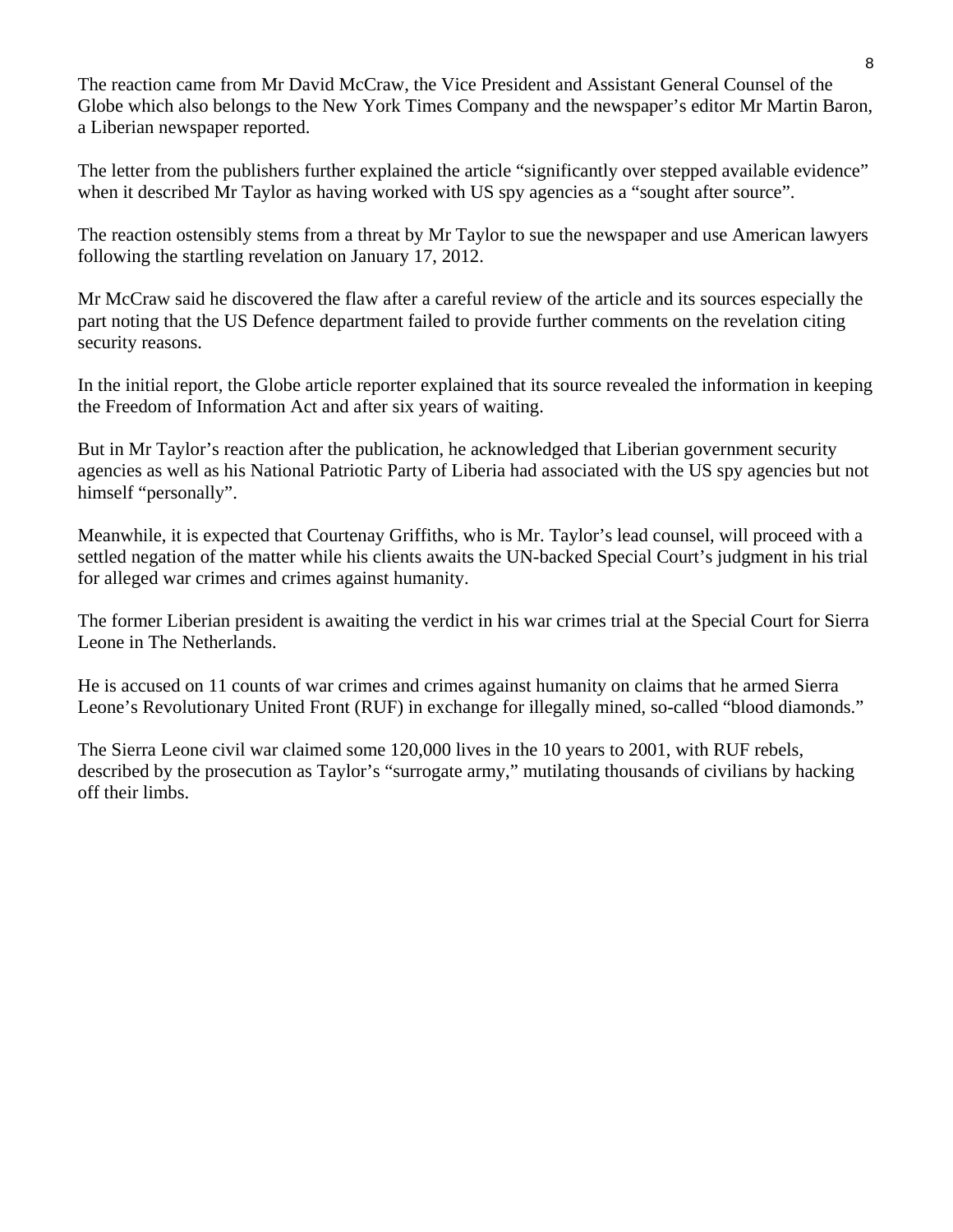Saturday, 28 January 2012

### **US newspaper retracts Charles Taylor-CIA claim**

NEW YORK — The Boston Globe newspaper on Friday retracted a report published earlier this month that Liberia's ex-leader Charles Taylor used to work for the CIA.

The report had claimed that Taylor, the first African head of state to be prosecuted for war crimes by an international tribunal, had a years-long relationship with the US spy agency. The Globe said its report was based on information uncovered through a freedom of information request to the Central Intelligence Agency.

However, in a lengthy correction, the Globe said the front-page story "should not have run in this form."

The newspaper said it had drawn unsupported conclusions and significantly overstepped available evidence when it described former Liberia president Charles Taylor as having worked with US spy agencies.

The story had claimed that the CIA "confirmed its agents and CIA agents worked with Taylor beginning in the early 1980s."

However, in its correction, the daily said "the agency offered no such confirmation."

Nevertheless, "there has long been speculation that Taylor had such a role," the Globe added.

The former Liberian president is awaiting the verdict in his war crimes trial at the Special Court for Sierra Leone in The Netherlands.

He is accused on 11 counts of war crimes and crimes against humanity on claims that he armed Sierra Leone's Revolutionary United Front (RUF) in exchange for illegally mined, so-called "blood diamonds."

The Sierra Leone civil war claimed some 120,000 lives in the 10 years to 2001, with RUF rebels, described by the prosecution as Taylor's "surrogate army," mutilating thousands of civilians by hacking off their limbs.

Taylor pleaded not guilty to all charges.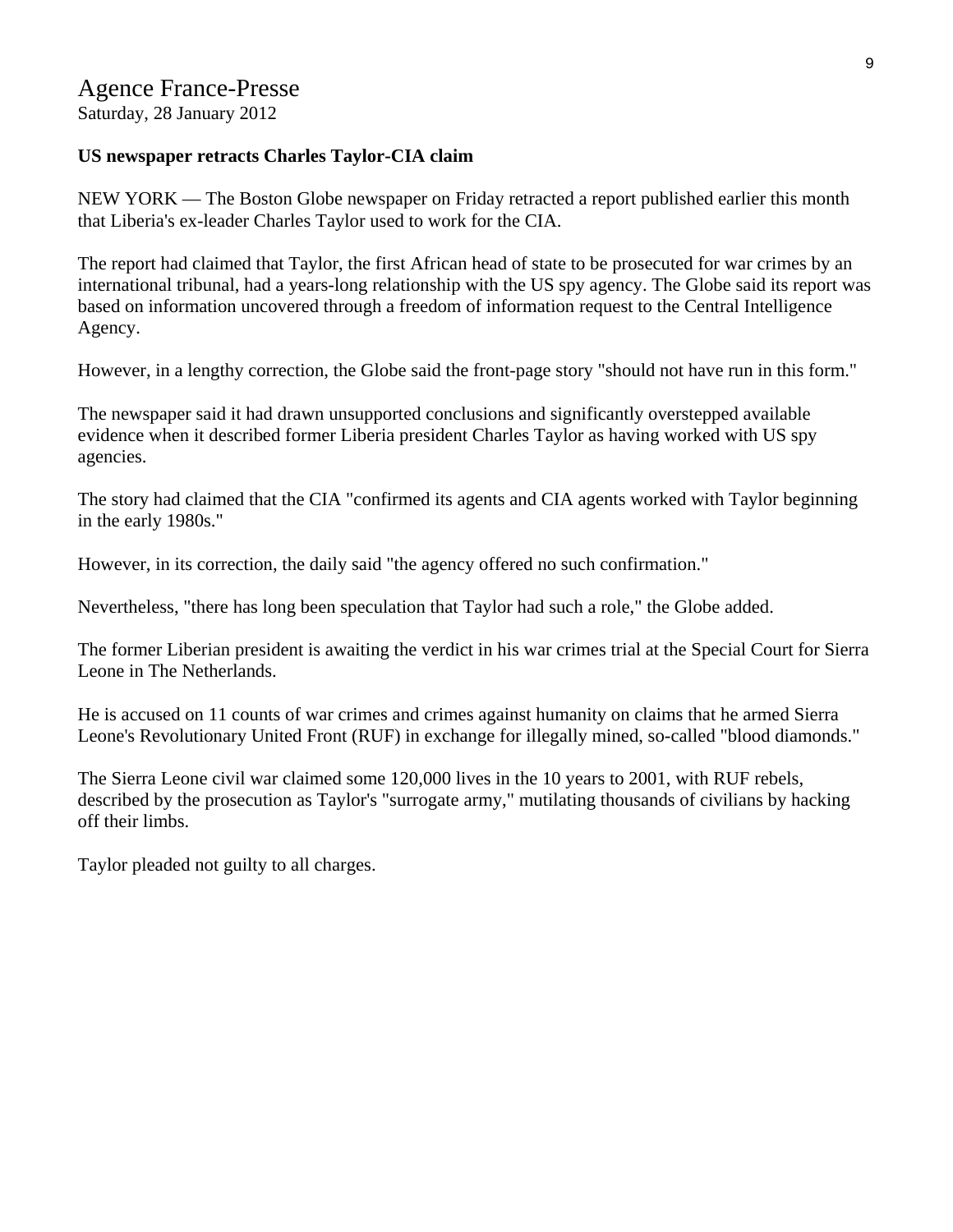# The Bellingham Herald

# Thursday, 26 January 2012 http://www.bellinghamherald.com/2012/01/26/2367379/us-culpable-in-african-atrocities.html

### **U.S. culpable in African atrocities**

#### By CLARENCE LUSANE

The United States is shamefully implicated in the terror that Charles Taylor, erstwhile leader of Liberia, inflicted on the people of West Africa.

Beginning in the 1980s, Taylor was an informant and collaborator with a number of U.S. intelligence agencies that included at least the Defense Intelligence Agency and the CIA, according to Freedom of Information documents obtained by the Boston Globe. While it is still unclear exactly what Taylor did for the United States, apparently it was at least worth a jailbreak.

On Sept.15, 1985, while languishing in a maximum-security penitentiary in Boston for embezzling nearly \$1 million when he was in the government of Liberian dictator President Samuel Doe, Taylor made a dramatic prison escape. He strolled into freedom through an open cell door. It's likely that someone in the U.S. security apparatus helped him slip away.

Four years later, Taylor launched a civil war in Liberia to overthrow the Doe regime. The war raged on for five years. He financed it by the illicit sale of blood diamonds, iron ore, timber and rubber, and by gang-pressing children into his National Patriotic Front of Liberia. This militia committed countless atrocities across the nation. He forced more than 15,000 children, some as young as six, to fight.

Taylor also played a huge and ugly part in the civil war in Sierra Leone. In both countries, he allegedly committed virtually every type of war crime possible, including using child soldiers, conducting and ordering massacres, gang rapes and torture, and generally terrorizing millions.

By 2003, he was forced out of the Liberian presidency. On the run, he ended up on Interpol's most-wanted list. Eventually captured and brought to justice, he currently sits in a prison in the Netherlands waiting for the verdict in his trial on charges of committing war crimes and crimes against humanity.

The West has long lambasted the civil and ethnic wars in Africa and used them as an excuse for creating harsh conditions for aid. U.S. political leaders have demanded that nations in Africa stop tyrannizing their citizens and build democratic and transparent governments. Those arguments have become a lot more hypocritical and toothless with new revelations regarding Taylor and his reign of oppression.

That the CIA would employ an unsavory character may perhaps not be news. Taylor was, however, a particularly egregious case, with a personal pathological drive that went on for years. Although the CIA claims that releasing more details about its relationship would jeopardize U.S. security, it is essential that the whole truth be told. Too many died and suffered at Taylor's hands for the entire story not to come out.

#### ABOUT THE WRITER

*Clarence Lusane is an associate professor at American University in the School of International Service. He wrote this for Progressive Media Project, a source of liberal commentary on domestic and international issues; it is affiliated with The Progressive magazine. Readers may write to the author at: Progressive Media Project, 409 East Main Street, Madison, Wis. 53703; email: pmproj@progressive.org; Web site: www.progressive.org. For information on PMP's funding, please visit http://www.progressive.org/pmpabout.html#anchorsupport.* 

*This article was prepared for The Progressive Media Project and is available to MCT subscribers. McClatchy-Tribune did not subsidize the writing of this column; the opinions are those of the writer and do not necessarily represent the views of McClatchy-Tribune or its editors.*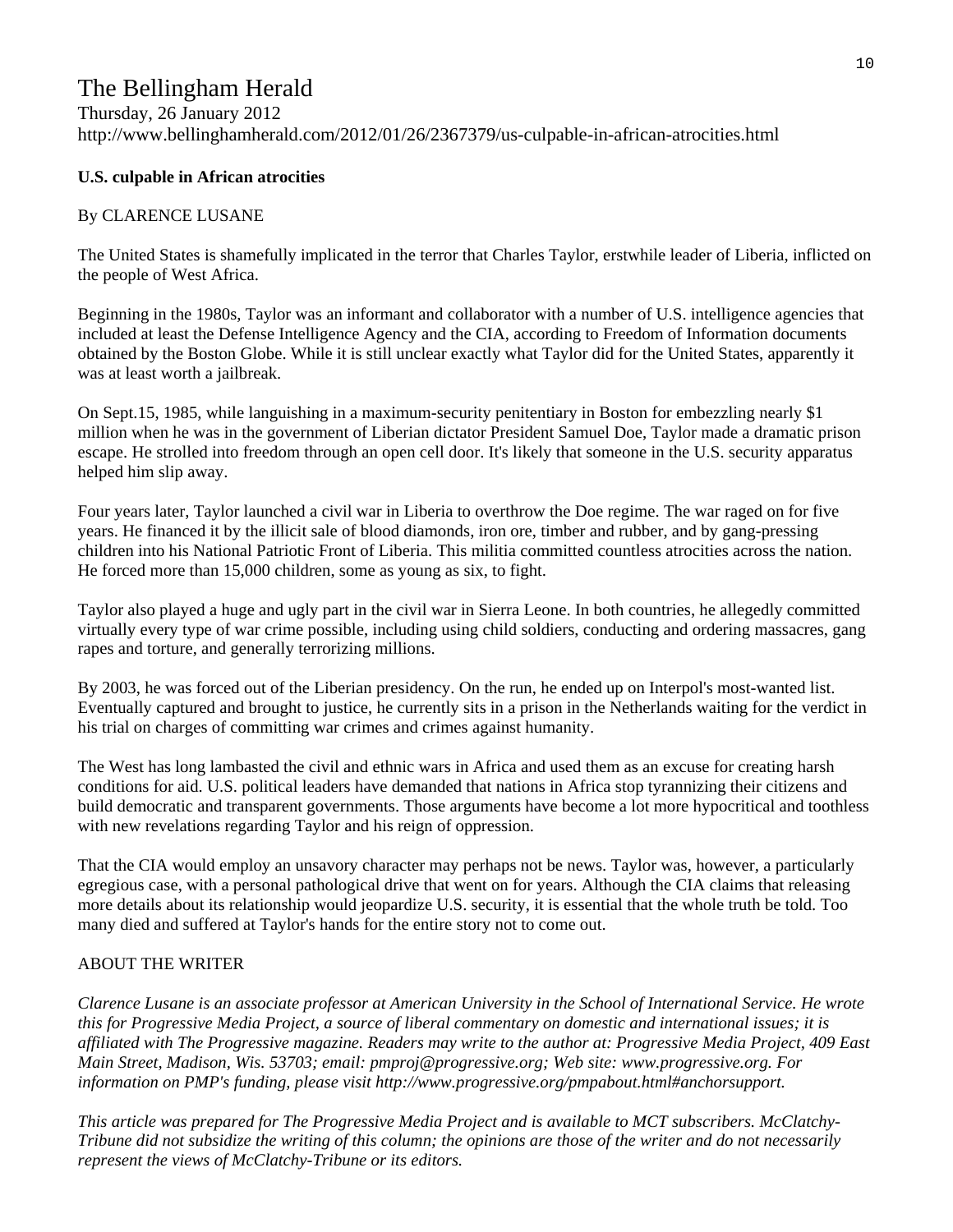# Nazret.com Monday, 30 January 2012 http://nazret.com/blog/index.php/2012/01/30/ethiopia-african-dictators-can-t-run-can-t-hide?blog=15

# **African Dictators: Can't Run, Can't Hide!**

By Alemayehu G. Mariam



The International Criminal Court (ICC) is on the chase; and over the past few months, things have taken a slow turn for the worse for African dictators and human rights violators. They are finding out that they can't run and they can't hide.

Laurent "Cling-to-power-at-any-cost" Gbagbo of Cote d'Ivoire was snatched from his palatial hiding place in April 2011 after he defiantly refused to give up power to Alassane Ouattara in a presidential election certified by international observers in December 2010. In late November 2011, Gbagbo was quietly whisked away to the Hague from house arrest in Korhogo in the north of the country to face justice before the ICC on charges of crimes against humanity (murder, rape and other forms of sexual violence, persecution and other inhuman acts) that were allegedly committed during the post-election period. The U.N. estimates well over three thousand people died between December 2010 and April 2011as a result of extrajudicial killings by supporters of Gbagbo and Ouattara. Gbagbo is the second former head of state to be tried by the ICC since it was set up in 2002.

Last week, a High Court judge in Kenya ordered Kenyan officials to arrest and deliver Sudan's president Omar Al-Bashir to the ICC to face charges of crimes against humanity, war crimes and genocide if he ever set foot again in Kenya. The U.N. estimates well over 300,000 people have perished under Bashir's regime. Bashir unsuccessfully claimed immunity from prosecution as a sitting head of state. Nearly all of the other unindicted African dictators have chimed in to severely criticize the ICC and demand suspension of Bashir's arrest warrant. Five other suspects are also sought on ICC warrants in the Sudan including Ahmed Haroun, a lawyer and minister of humanitarian affairs, Ali Kushayb, a former senior Janjaweed (local militiamen allied with the Sudanese regime against Darfur rebels), Bahr Idriss Abu Garda, a rebel leader and two others.

In another development in Kenya last week, Uhuru Kenyatta, finance minister and son of Kenya's famed independence leader Jomo Kenyatta, resigned following an ICC ruling that he will face trial for crimes against humanity in connection with the communal post-election violence between supporters of presidential candidates Raila Odinga and Mwai Kibaki in 2008. The U.N. estimates some 1,200 people died in weeks of unrest between December 2007 and February 2008 and 600,000 people were forcibly displaced. Cabinet secretary Francis Muthaura, a close ally of president Mwai Kibaki, former Education Minister William Ruto and radio announcer Joshua arap Sang face similar charges.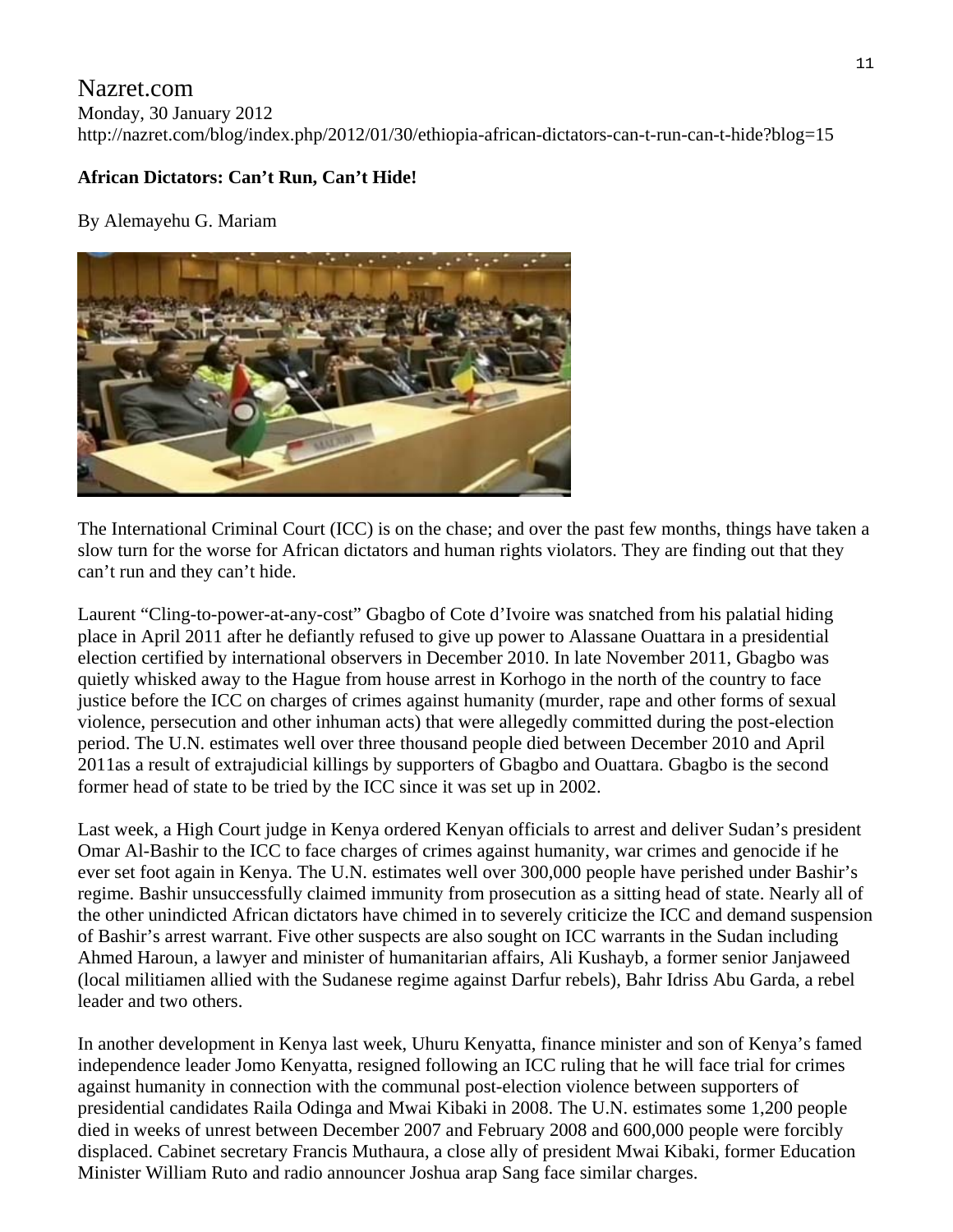The ICC had also issued arrest warrants for Moammar Gaddafi, his son Saif al-Islam and Libyan intelligence chief Abdullah al-Senussi on charges of crimes against humanity. Last week, Libya's Justice Minster announced that Libya, and not the ICC, will be trying Saif al-Islam. Al-Senoussi remains a fugitive from justice.

Last but not forgotten is former Liberian president Charles Taylor who went on trial on charges of crimes against humanity and war crimes in The Hague before the Special Court for Sierra Leone. He is awaiting a verdict after a nearly three and half year trial.

The ICC presently has open investigations against individuals in various countries including Uganda, DR Congo, Central African Republic, Darfur and Cote d'Ivoire. The rogue's gallery of suspects sought in ICC issued arrest warrants for crimes against humanity and war crimes include five senior leaders of the "Lord's Resistance Army" in Uganda including the notorious Joseph Kony and his deputy Vincent Otti and three other top commanders. In the DR Congo various rebel and militia leaders and Congolese military officers and politicians including Thomas Lubanga Dyilo, Jean-Pierre Bemba Gombo, Bosco Ntaganda, Mathieu Ngudjolo Chui and two others are targets of ICC investigation.

# **No ICC, No Justice?**

The ICC, established in 2002, is an institution with a lot of legal and political limitations in its investigative and prosecutorial duties. For instance, it has authority over "crimes against humanity" only if the acts were "committed as part of a widespread or systematic attack directed against any civilian population, with knowledge of the attack." The crimes must have been "extensively or rationally orchestrated" by the perpetrators. The ICC can investigate cases only where the accused is a national of a state party that has accepted ICC jurisdiction and the alleged crime took place on the territory of a state party, or if a "situation" is referred by the Security council. Most importantly, it can exercise its jurisdiction only when national courts are unwilling or unable to investigate or prosecute such crimes.

The ICC has a very difficult job to do in investigating and chasing the world's worst human rights violations across the planet. Despite its recent establishment, obstacles and limitations, it has a respectable record. As of September 2010, the Office of the ICC Prosecutor had received 8,874 "communications" about alleged human rights violations. After an initial review, it declined to proceed with 4,002 of them concluding that they are "manifestly outside the jurisdiction of the Court". To date, the Court has opened investigations in seven African countries. Three investigations began following referral by state parties, the UN Security Council referred two more (Darfur and Libya) and two were begun proprio motu ("ICC prosecutor began on his own initiative"). To date, the ICC has charged 27 people and issued arrest warrants for 18 more. Five individuals are in various stages of trial and eight remain at large as fugitives. Two individuals died before their trials concluded and charges were dismissed against four.

The one unsettled question is what happens to those individuals who commit crimes against humanity, war crimes and genocide in official or unofficial capacity but cannot be prosecuted because they are not part of the regime of the Rome Statute which established the ICC. For instance, Ethiopia has not ratified or accepted the Rome Statute and technically does not come under ICC jurisdiction. Does that mean the individuals who perpetrated crimes against humanity and war crimes in that country will never be held accountable under any international system of criminal justice?

The evidence of crimes against humanity and war crimes in Ethiopia is fully documented, substantial and overwhelming. An official Inquiry Commission report in 2006 documented the extrajudicial killing of at least 193 persons, wounding of 763 others and arbitrary imprisonment of nearly 30,000 persons in the post-2005 election period in that country. There are at least 237 individuals identified and implicated in these crimes. In December 2003, in Gambella, Ethiopia, 424 individuals died in extrajudicial killings by security forces. In the Ogaden, reprisal "executions of 150 individuals" and 37 others were documented by Human Rights Watch in 2008 which charged: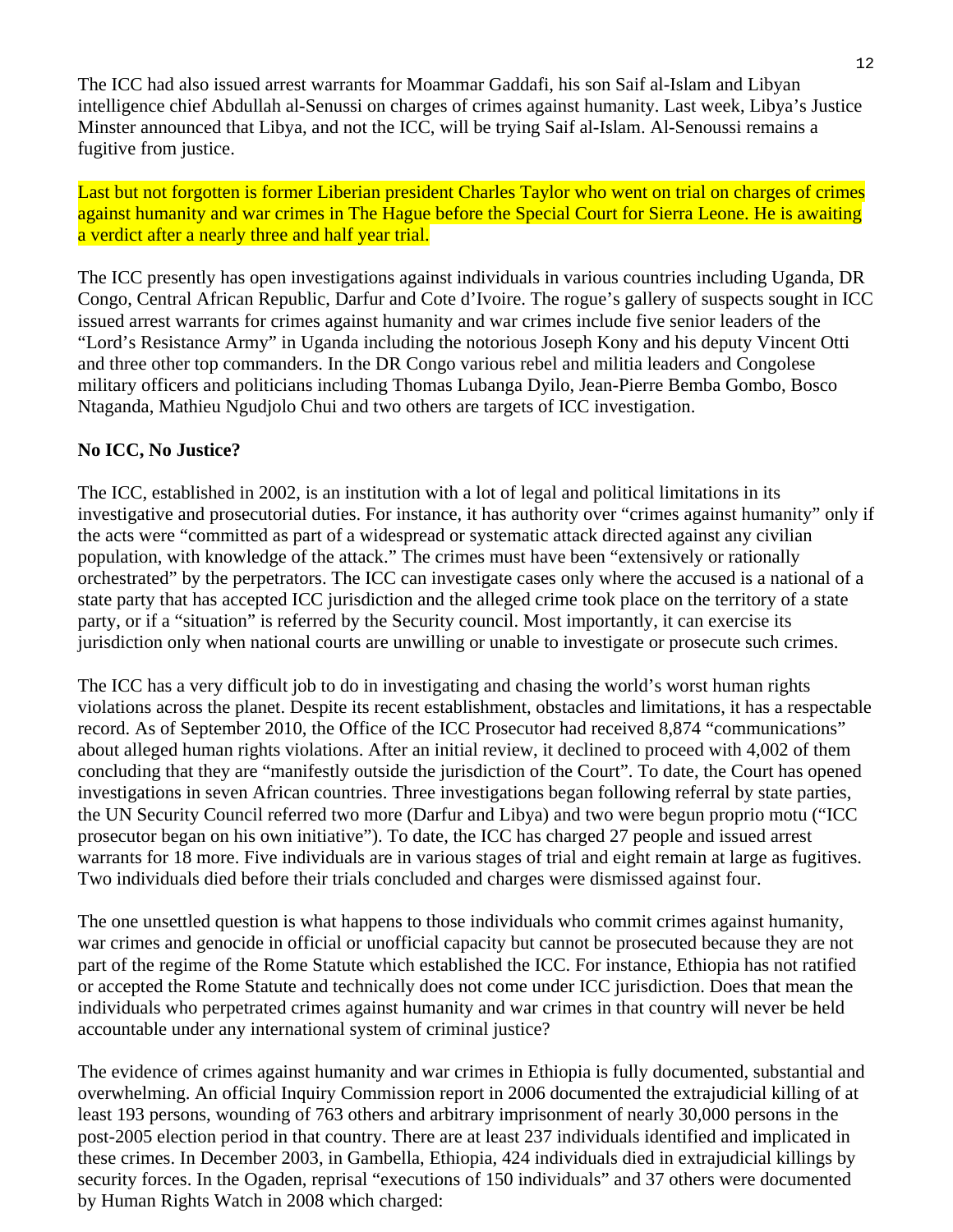Ethiopian military personnel who ordered or participated in attacks on civilians should be held responsible for war crimes. Senior military and civilian officials who knew or should have known of such crimes but took no action may be criminally liable as a matter of command responsibility. The widespread and apparently systematic nature of the attacks on villages throughout Somali Region is strong evidence that the killings, torture, rape, and forced displacement are also crimes against humanity for which the Ethiopian government bears ultimate responsibility.

In 2010, Human Rights Watch made a submission to the U.N. Committee Against Torture "regarding serious patterns of torture and other cruel, inhuman, and degrading treatment in Ethiopia." Torture and ill-treatment have been used by Ethiopia's police, military, and other members of the security forces to punish a spectrum of perceived dissenters, including university students, members of the political opposition, and alleged supporters of insurgent groups, as well as alleged terrorist suspects. Human Rights Watch has documented incidents of torture and ill-treatment by Ethiopian security forces in a range of settings. The frequency, ubiquity, and patterns of abuse by agents of the central and state governments demonstrate systematic mistreatment involving commanding officers, not random activity by rogue soldiers and police officers. In several cases documented by Human Rights Watch, military commanders participated personally in torture.

### **Universal Jurisdiction**

The are obvious limits to the globalization of criminal justice under the ICC regime. But does that mean human rights violators who are not subject to ICC jurisdiction get away with murder, torture, war crimes and genocide? Maybe not.

There is an encouraging trend globally that more and more national courts are willing to operate under the doctrine of universal jurisdiction to prosecute gross human rights violators for atrocities committed outside their countries. Simply stated, if someone who committed crimes against humanity, war crimes or genocide is found in another country where the crimes were not committed, that country makes it its obligation to bring the perpetrator to justice using its own courts. For instance, Article 5 of the United Nations Convention Against Torture and Cruel, Inhuman or Degrading Treatment and Punishment provides that each State shall "take such measures as may be necessary to establish its jurisdiction over such offences in cases where the alleged offender is present in any territory under its jurisdiction and it does not extradite him."

Universal jurisdiction has been exercised in a number of high profile cases. A Spanish judge charged former Chilean president Augusto Pinochet in 1998 for crimes against humanity committed in Chile. After years of appeal and delays, Pinochet died in 2006 without facing justice. A Belgian court in 2001 convicted the killers of two Rwandan nuns for war crimes during the 1994 Rwandan genocide. A Belgian court in 2005 indicted the former president of Chad, Hissène Habré, for crimes against humanity, torture, war crimes and other human rights violations committed during his presidency in Chad. Two weeks ago, a Senegalese court blocked the extradition of the Chadian dictator because Belgium failed to file the "original arrest warrant and other papers". A German court has convicted a former leader of a paramilitary Serb group for acts of genocide committed in Bosnia and Herzegovina in 1997. Over the past several decades, more than 15 countries have exercised universal jurisdiction in investigations or prosecutions of persons suspected of crimes under international law including Australia, Belgium, Canada, France, Germany, Netherlands, Norway, Spain, the UK and the United States of America.

There are other non-criminal legal remedies as well. For instance, the Human Rights Violators and War Crimes Unit (HRVWCU) in the U.S. Immigration and Customs Enforcement's (ICE) National Security Investigations Division conducts investigations to prevent foreign war crimes suspects, persecutors and human rights abusers from entering the United States. It also identifies, prosecutes and deports such offenders who have entered the U.S. Over the past 8 years, ICE has arrested more than 200 individuals for human rights-related violations under various criminal and/or immigration statutes and deported more